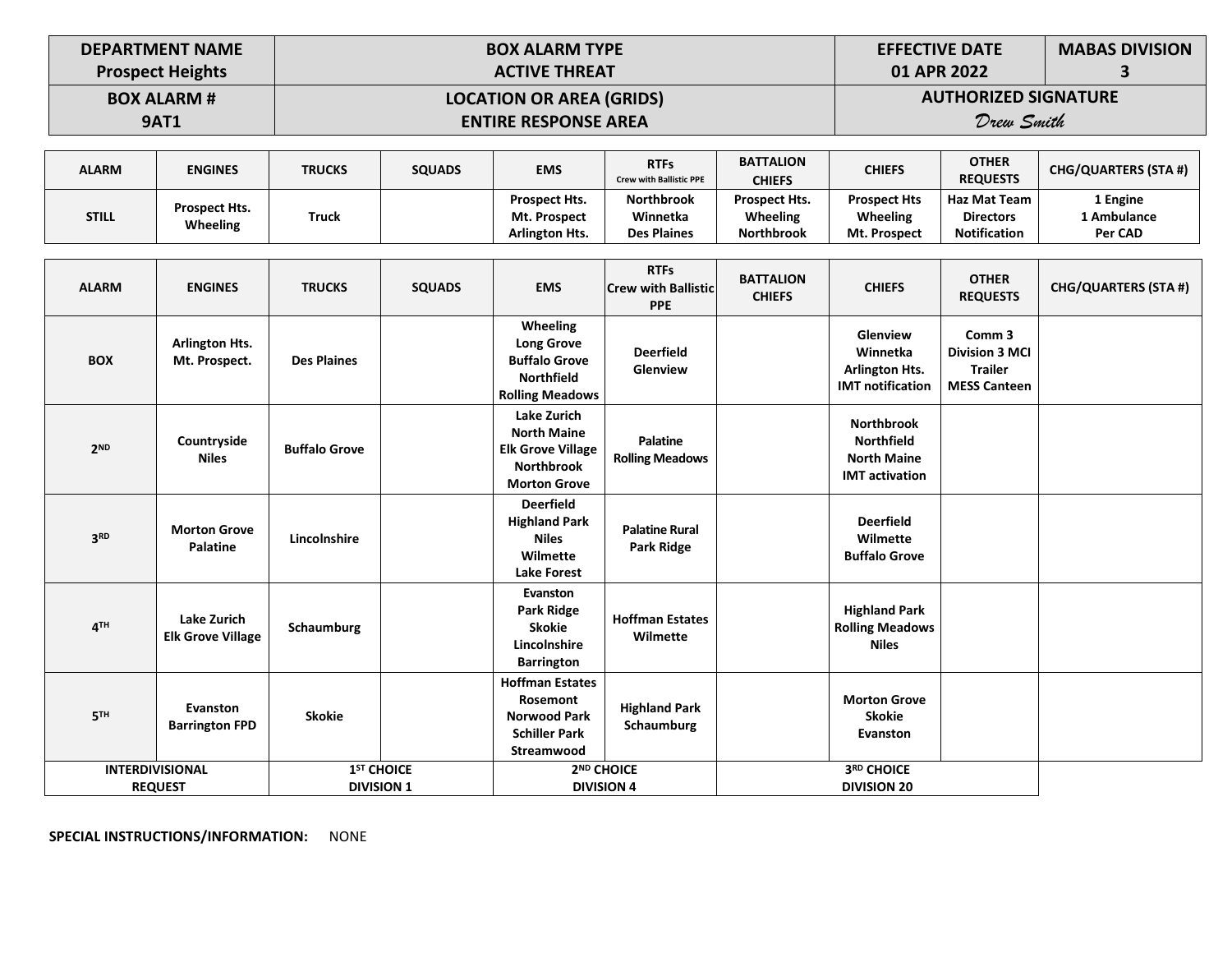| <b>DEPARTMENT NAME</b>  | <b>BOX ALARM TYPE</b>           | <b>EFFECTIVE DATE</b>       | <b>MABAS DIVISION</b> |
|-------------------------|---------------------------------|-----------------------------|-----------------------|
| <b>Prospect Heights</b> | <b>BRUSH</b>                    | 01 APR 2022                 |                       |
| <b>BOX ALARM #</b>      | <b>LOCATION OR AREA (GRIDS)</b> | <b>AUTHORIZED SIGNATURE</b> |                       |
| <b>9B1</b>              | <b>ENTIRE RESPONSE AREA</b>     | Drew Smith                  |                       |

| <b>ALARM</b> | <b>ENGINES</b>                                                               | <b>TENDERS</b>                              | <b>BRUSH TRUCKS</b> | <b>SQUADS</b>   | <b>EMS</b>  | <b>CHIEFS</b>                                                        | <b>SPECIAL EQUIPMENT</b> | <b>CHANGE OF QUARTERS</b><br>(STA#) |
|--------------|------------------------------------------------------------------------------|---------------------------------------------|---------------------|-----------------|-------------|----------------------------------------------------------------------|--------------------------|-------------------------------------|
| <b>STILL</b> | <b>Prospect Heights</b><br><b>Prospect Heights</b><br>3 <sup>rd</sup> Engine | <b>Long Grove</b><br>2 <sup>nd</sup> Tender | Long Grove          | <b>Wheeling</b> | 1 ambulance | <b>Prospect Hts.</b><br><b>Prospect Hts.</b><br><b>Prospect Hts.</b> |                          | 1 Engine<br>1 Ambulance<br>Per CAD  |

| <b>ALARM</b> | <b>ENGINES</b>                 | <b>TENDERS</b>        | <b>BRUSH TRUCKS</b>                         | <b>SQUADS</b>          | <b>EMS</b>         | <b>CHIEFS</b>                                                                                                                                                                            | <b>SPECIAL EQUIPMENT</b>                                                                                                      | <b>CHANGE OF QUARTERS</b><br>(STA#) |
|--------------|--------------------------------|-----------------------|---------------------------------------------|------------------------|--------------------|------------------------------------------------------------------------------------------------------------------------------------------------------------------------------------------|-------------------------------------------------------------------------------------------------------------------------------|-------------------------------------|
| <b>BOX</b>   | <b>Buffalo Grove</b>           | <b>Palatine Rural</b> | Countryside<br><b>Barrington FPD</b>        |                        | <b>Des Plaines</b> | <b>Long Grove</b><br>Lincolnshire<br><b>Northbrook</b><br>Glenview<br><b>IMT</b> notification<br><b>Liaison Chief from</b><br><b>Lake McHenry</b><br>Specialized<br><b>Response Team</b> | IF IN FOREST PRESERVE:<br><b>Cook County Forest</b><br><b>Wildland Leader &amp; Preserve District Wildland</b><br><b>Unit</b> |                                     |
| 2ND          | Glenview                       | Nunda                 | <b>Lake Bluff</b><br><b>Fox River Grove</b> |                        |                    | <b>Deerfield</b><br><b>IMT</b> activation                                                                                                                                                | <b>LMCSRT Wildland Team</b><br>Comm <sub>3</sub><br><b>MESS Canteen</b>                                                       |                                     |
| 3RD          | <b>Des Plaines</b>             | <b>Round Lake</b>     | Cary<br>Wauconda                            |                        |                    | Wauconda                                                                                                                                                                                 |                                                                                                                               |                                     |
| 4TH          | Palatine                       | Lake Villa            | <b>Beach Park</b><br>Grayslake              |                        |                    | Beach park                                                                                                                                                                               |                                                                                                                               |                                     |
| 5TH          | <b>Northfield</b>              | <b>Antioch</b>        | Newport<br><b>Fox Lake</b>                  |                        |                    | <b>Newport</b>                                                                                                                                                                           |                                                                                                                               |                                     |
|              | <b>INTERDIVISIONAL REQUEST</b> |                       | $1ST$ CHOICE<br>5                           | $2^{ND}$ CHOICE<br>101 |                    |                                                                                                                                                                                          | $3^{RD}$ CHOICE<br>$\overline{2}$                                                                                             |                                     |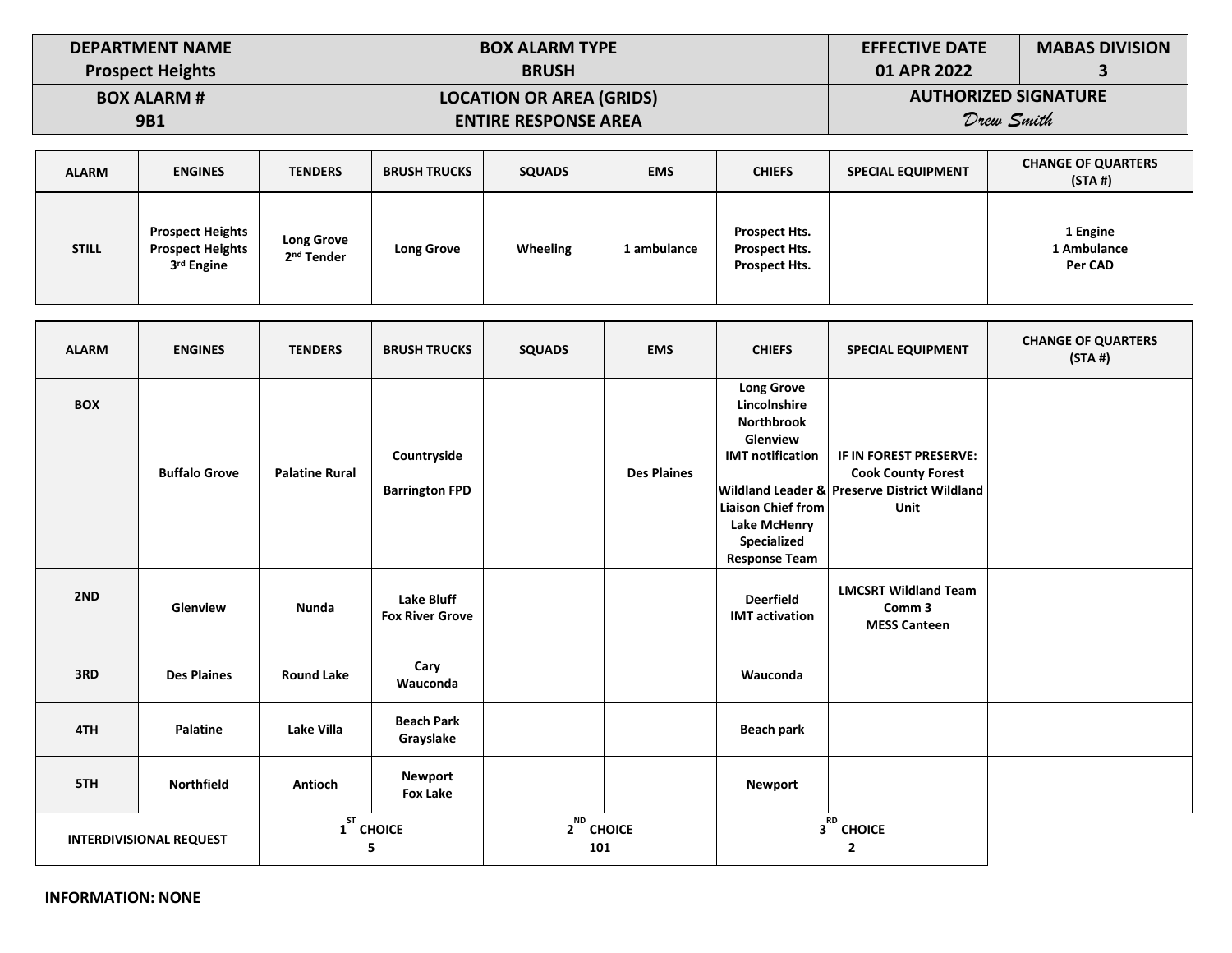| <b>DEPARTMENT NAME</b>  | <b>BOX ALARM TYPE</b>           | <b>EFFECTIVE DATE</b>       | <b>MABAS DIVISION</b> |
|-------------------------|---------------------------------|-----------------------------|-----------------------|
| <b>Prospect Heights</b> | <b>EMS / Life Safety</b>        | 01 APR 2022                 |                       |
| <b>BOX ALARM #</b>      | <b>LOCATION OR AREA (GRIDS)</b> | <b>AUTHORIZED SIGNATURE</b> |                       |
| <b>9E1</b>              | <b>ENTIRE RESPONSE AREA</b>     | Drew Smith                  |                       |

| <b>ALARM</b>           | <b>ENGINES</b>                               | <b>TRUCKS</b> | <b>SQUADS</b> | <b>EMS</b>                             | <b>CHIEFS</b>                                                 | OTHER REQUESTS | <b>CHANGE/QUARTERS (STA #)</b>     |
|------------------------|----------------------------------------------|---------------|---------------|----------------------------------------|---------------------------------------------------------------|----------------|------------------------------------|
| <b>Pin-In Response</b> | <b>Prospect Hts.</b><br><b>Prospect Hts.</b> |               |               | Ambulance<br>2 <sup>ND</sup> Ambulance | <b>Prospect Hts.</b><br>Prospect Hts.<br><b>Prospect Hts.</b> |                | 1 Engine<br>1 Ambulance<br>Per CAD |

| <b>ALARM</b>           | <b>ENGINES</b> | <b>TRUCKS</b> | <b>SQUADS</b>                    |                               | <b>EMS</b>                           | <b>CHIEFS</b>                                       | OTHER REQUESTS | <b>CHANGE/QUARTERS (STA #)</b>    |
|------------------------|----------------|---------------|----------------------------------|-------------------------------|--------------------------------------|-----------------------------------------------------|----------------|-----------------------------------|
|                        |                |               |                                  | Glenview<br><b>Northbrook</b> | Mt. Prospect<br><b>Buffalo Grove</b> | Mt. Prospect                                        |                |                                   |
| <b>BOX</b>             |                |               |                                  |                               |                                      | <b>Arlington Heights</b><br><b>IMT Notification</b> |                |                                   |
|                        |                |               |                                  | <b>Arlington Heights</b>      | Lincolnshire                         |                                                     |                |                                   |
| 2 <sub>nd</sub>        |                |               |                                  | <b>Long Grove</b>             |                                      | <b>Long Grove</b>                                   |                |                                   |
|                        |                |               |                                  | <b>Des Plaines</b>            | <b>Palatine</b>                      | <b>Buffalo Grove</b>                                |                |                                   |
|                        |                |               |                                  | <b>Northfield</b>             |                                      | <b>IMT Activation</b>                               |                |                                   |
|                        |                |               |                                  | <b>Deerfield</b>              | Winnetka                             |                                                     |                |                                   |
| 3 <sup>rd</sup>        |                |               |                                  | <b>North Maine</b>            | <b>Elk Grove Twp</b>                 | Lincolnshire                                        |                |                                   |
|                        |                |               |                                  | <b>Niles</b>                  |                                      |                                                     |                |                                   |
| 4 <sup>th</sup>        |                |               |                                  | Park Ridge                    | <b>Palatine Rural</b>                |                                                     |                |                                   |
|                        |                |               |                                  | <b>Morton Grove</b>           | <b>Hoffman Estates</b>               | <b>Palatine</b>                                     |                |                                   |
|                        |                |               |                                  | Countryside                   |                                      |                                                     |                |                                   |
|                        |                |               |                                  | <b>Skokie</b>                 | Schaumburg                           |                                                     |                |                                   |
| 5 <sup>th</sup>        |                |               |                                  | <b>Highland Park</b>          | <b>Elk Grove Village</b>             | Lake Zurich                                         |                |                                   |
|                        |                |               |                                  | Wilmette                      |                                      |                                                     |                |                                   |
|                        |                |               |                                  | Evanston                      | <b>Barrington FPD</b>                |                                                     |                |                                   |
| 6 <sup>th</sup>        |                |               |                                  | Lincolnwood                   | <b>Lake Zurich</b>                   | <b>Rolling Meadows</b>                              |                |                                   |
|                        |                |               |                                  | <b>Barrington</b>             |                                      |                                                     |                |                                   |
|                        |                |               |                                  | Streamwood                    | Rosemont                             |                                                     |                |                                   |
| 7 <sup>th</sup>        |                |               |                                  | <b>Lake Forest</b>            | <b>Schiller Park</b>                 | Schaumburg                                          |                |                                   |
|                        |                |               |                                  | <b>Mundelein</b>              |                                      |                                                     |                |                                   |
| <b>INTERDIVISIONAL</b> |                |               | 1 <sup>ST</sup> CHOICE           |                               | 2 <sup>ND</sup> CHOICE               |                                                     |                | 3RD CHOICE                        |
| <b>REQUEST</b>         |                |               | Division 4 Ambulance strike team |                               | Division 20 Ambulance strike team    |                                                     |                | Division 12 Ambulance strike team |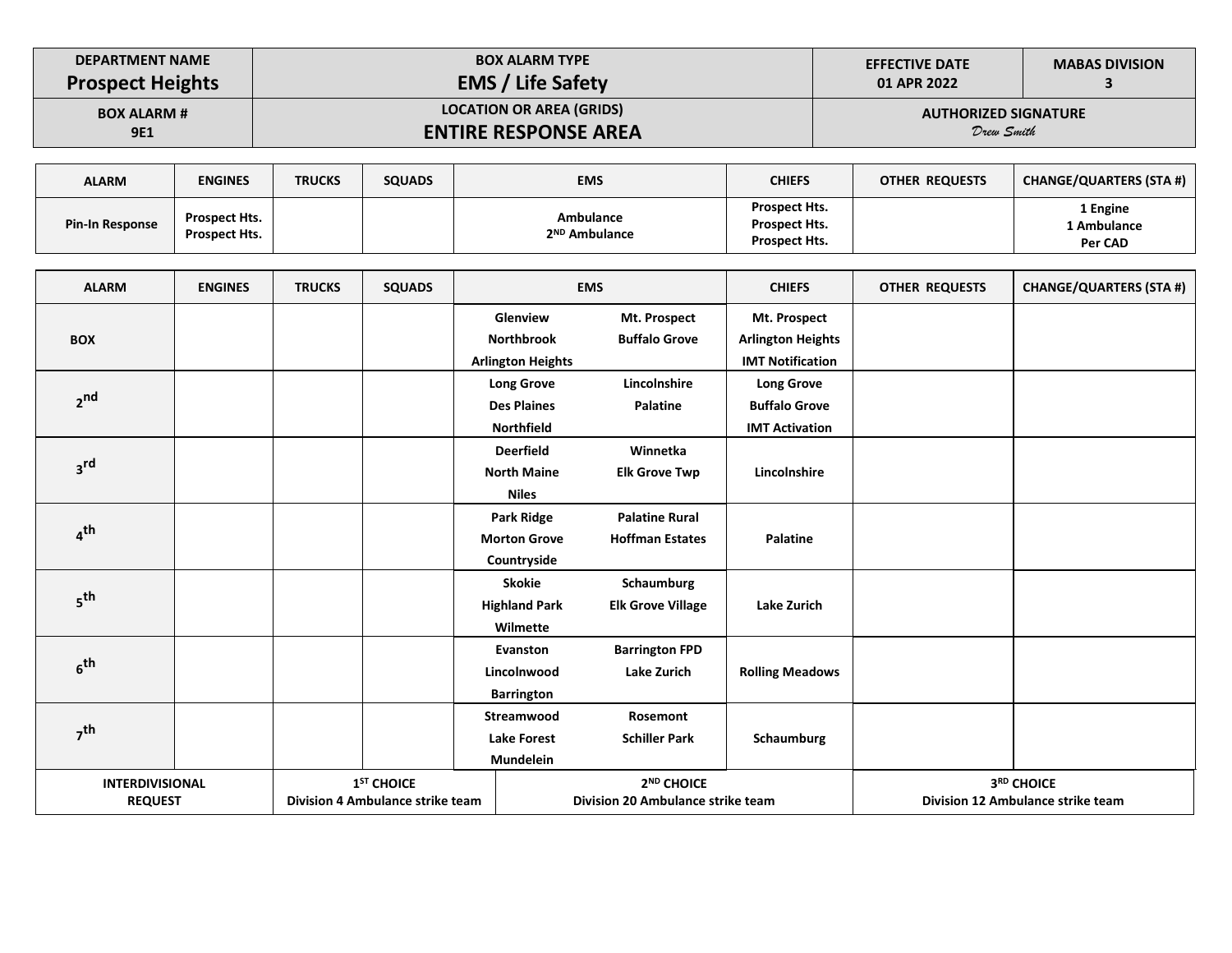| <b>DEPARTMENT NAME</b>  | <b>BOX ALARM TYPE</b>           | <b>EFFECTIVE DATE</b>       | <b>MABAS DIVISION</b> |
|-------------------------|---------------------------------|-----------------------------|-----------------------|
| <b>Prospect Heights</b> | <b>STRUCTURE FIRE</b>           | 01 APR 2022                 |                       |
| <b>BOX ALARM #</b>      | <b>LOCATION OR AREA (GRIDS)</b> | <b>AUTHORIZED SIGNATURE</b> |                       |
| <b>9F1</b>              | <b>ENTIRE RESPONSE AREA</b>     | Drew Smith                  |                       |

| <b>ALARM</b>        | <b>ENGINES</b>                                                 | <b>TRUCKS</b> | <b>SQUADS</b> | <b>EMS</b>  | <b>CHIEFS</b>                                          | <b>OTHER REQUESTS</b>                                                                                                                        | <b>CHANGE/QUARTERS (STA #)</b>             |
|---------------------|----------------------------------------------------------------|---------------|---------------|-------------|--------------------------------------------------------|----------------------------------------------------------------------------------------------------------------------------------------------|--------------------------------------------|
| <b>STILL</b>        | <b>Prospect Heights</b><br><b>Prospect Heights</b><br>Wheeling | 1 Truck       |               | 1 Ambulance | Prospect Hts.<br>Wheeling                              | 2 Tenders                                                                                                                                    |                                            |
| <b>Working Fire</b> | 4 <sup>th</sup> Engine                                         | 1 Truck       | 1 Squad       | 1 Ambulance | Prospect Hts.<br>Prospect Hts.<br>Wheeling<br>Wheeling | 2 Tenders<br>RIT:<br><b>Niles Truck</b><br><b>North Maine Engine</b><br><b>North Maine Bat Chief</b><br>RIT: bypass staging and report to IC | 1 Engine & 1 Ambulance (Sta. 9)<br>per CAD |

| <b>ALARM</b>                   | <b>ENGINES</b>                                                        | <b>TRUCKS</b>                | <b>SQUADS</b>        | <b>EMS</b>                   | <b>CHIEFS</b>                                                                         | <b>OTHER REQUESTS</b>                    | <b>CHANGE/QUARTERS (STA #)</b> |
|--------------------------------|-----------------------------------------------------------------------|------------------------------|----------------------|------------------------------|---------------------------------------------------------------------------------------|------------------------------------------|--------------------------------|
| <b>BOX</b>                     | Arlington Hts.<br><b>Buffalo Grove</b><br><b>Mount Prospect</b>       | <b>Northbrook</b>            | <b>Northfield</b>    | <b>Palatine</b>              | <b>Arlington Hts.</b><br>Mt. Prospect<br><b>Long Grove</b><br><b>IMT</b> notification |                                          |                                |
| 2 <sub>nd</sub>                | <b>Palatine</b><br><b>Long Grove</b><br><b>Rolling Meadows</b>        | <b>Des Plaines</b>           | <b>Morton Grove</b>  | <b>Rosemont</b>              | <b>Des Plaines</b><br><b>Northbrook</b><br><b>Glenview</b><br><b>IMT</b> activation   | Comm <sub>3</sub><br><b>MESS Canteen</b> |                                |
| 3 <sup>rd</sup>                | <b>Deerfield</b><br><b>Elk Grove Village</b><br><b>Palatine Rural</b> | <b>Glenview</b>              | <b>Highland Park</b> | <b>Barrington</b>            | <b>Northfield</b>                                                                     |                                          |                                |
| 4 <sup>th</sup>                | <b>Rosemont</b><br>Winnetka<br>Countryside                            | Park Ridge                   | Schaumburg           | Itasca                       | Winnetka                                                                              |                                          |                                |
| 5 <sup>th</sup>                | Wilmette<br><b>Lake Zurich</b><br><b>Hoffman Est.</b>                 | Lincolnwood                  | <b>Skokie</b>        | <b>Barrington FPD</b>        | Wilmette                                                                              |                                          |                                |
| 6 <sup>th</sup>                | <b>Mundelein</b><br><b>Bensenville</b><br><b>Lake Forest</b>          | <b>Schiller Park</b>         | <b>Glencoe</b>       | <b>Elmhurst</b>              | <b>Buffalo Grove</b>                                                                  |                                          |                                |
| 7 <sup>th</sup>                | <b>Norwood Park</b><br>Streamwood<br>Wauconda                         | Libertyville                 | Evanston             | <b>Franklin Park</b>         | <b>Palatine</b>                                                                       |                                          |                                |
| <b>INTERDIVISIONAL REQUEST</b> |                                                                       | 1 <sup>ST</sup> CHOICE<br>20 |                      | 2 <sup>ND</sup> CHOICE<br>12 |                                                                                       | 3RD CHOICE<br>11                         |                                |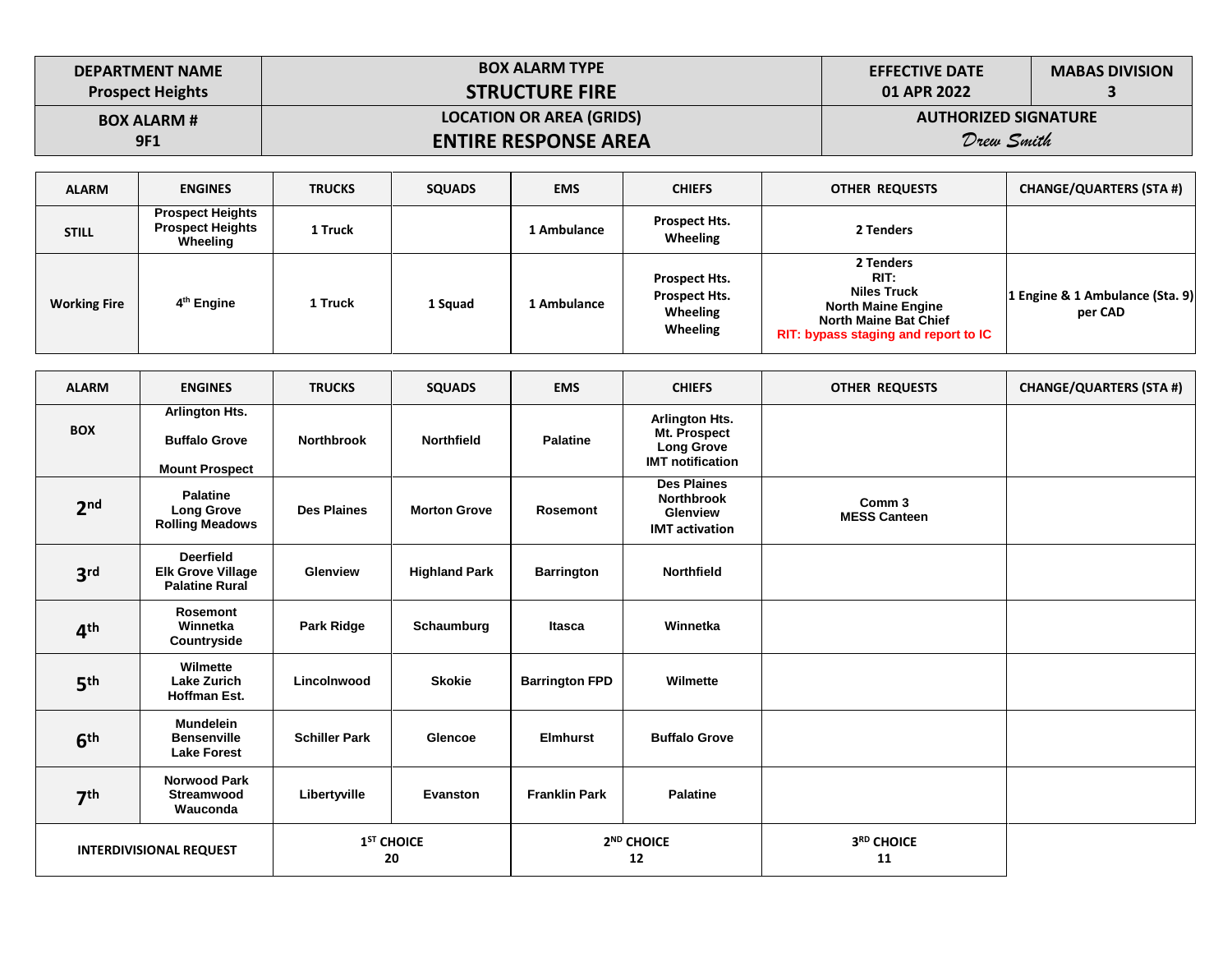| <b>DEPARTMENT NAME</b>  | <b>BOX ALARM TYPE</b>           | <b>EFFECTIVE DATE</b> | <b>MABAS DIVISION</b>       |
|-------------------------|---------------------------------|-----------------------|-----------------------------|
| <b>Prospect Heights</b> | <b>HAZARDOUS MATERIALS</b>      | 01 APR 2022           |                             |
| <b>BOX ALARM #</b>      | <b>LOCATION OR AREA (GRIDS)</b> |                       | <b>AUTHORIZED SIGNATURE</b> |
| 9H1                     | <b>ENTIRE RESPONSE AREA</b>     |                       | Drew Smith                  |

| <b>ALARM</b> | <b>ENGINES</b>                      | <b>TRUCKS</b> | <b>SQUADS</b>                                | <b>EMS</b>   | <b>HAZ-MAT</b><br><b>TECHS/TEAMS</b>                          | <b>CHIEFS</b>                                      | <b>OTHER REQUESTS</b>                                           | <b>CHANGE/QUARTERS</b>                               | (STA#) |
|--------------|-------------------------------------|---------------|----------------------------------------------|--------------|---------------------------------------------------------------|----------------------------------------------------|-----------------------------------------------------------------|------------------------------------------------------|--------|
| <b>STILL</b> | <b>Prospect Heights</b><br>Wheeling |               | <b>Prospect Heights</b><br><b>Northbrook</b> | 2 Ambulances | <b>Deerfield</b><br>Glenview<br><b>Northbrook</b><br>Winnetka | <b>Prospect Heights</b><br><b>Prospect Heights</b> | Prospect Heights  Haz Mat Team Directors<br><b>Notification</b> | 1 Engine (Sta. 9)<br>1 Ambulance (Sta. 9)<br>Per CAD |        |
|              |                                     |               |                                              |              |                                                               |                                                    |                                                                 |                                                      |        |
|              |                                     |               |                                              |              | IIAT RAXT                                                     |                                                    |                                                                 | CUANCE/OUADTEDC                                      |        |

| <b>ALARM</b>    | <b>ENGINES</b>                           | <b>TRUCKS</b> | <b>SQUADS</b>                | <b>EMS</b>               | <b>HAZ-MAT</b><br><b>TECHS/TEAMS</b>       | <b>CHIEFS</b>           | <b>OTHER REQUESTS</b>          | <b>CHANGE/QUARTERS</b><br>(STA#) |
|-----------------|------------------------------------------|---------------|------------------------------|--------------------------|--------------------------------------------|-------------------------|--------------------------------|----------------------------------|
| <b>BOX</b>      |                                          |               |                              | <b>Arlington Heights</b> | <b>Division 3</b><br><b>Haz Mat Techs</b>  | <b>IMT</b> notification | Haz-Mat 3<br>Decon 3<br>Comm 3 |                                  |
| 2 <sub>ND</sub> |                                          |               |                              | <b>Mt. Prospect</b>      | <b>Division 1</b><br><b>Haz Mat Techs</b>  | <b>IMT</b> activation   | Air 3<br>Canteen               |                                  |
| 3 <sup>RD</sup> |                                          |               |                              |                          | <b>Division 20</b><br><b>Haz Mat Techs</b> |                         |                                |                                  |
| 4 <sup>TH</sup> |                                          |               |                              |                          | <b>Division 4</b><br><b>Haz Mat Techs</b>  |                         |                                |                                  |
| 5 <sup>TH</sup> |                                          |               |                              |                          | <b>Division 2</b><br><b>Haz Mat Techs</b>  |                         |                                |                                  |
|                 | <b>INTERDIVISIONAL</b><br><b>REQUEST</b> |               | 1 <sup>ST</sup> CHOICE<br>12 |                          | 2 <sup>ND</sup> CHOICE<br>11               | 3RD CHOICE<br>9         |                                |                                  |

**SPECIAL INSTRUCTIONS/INFORMATION: NONE**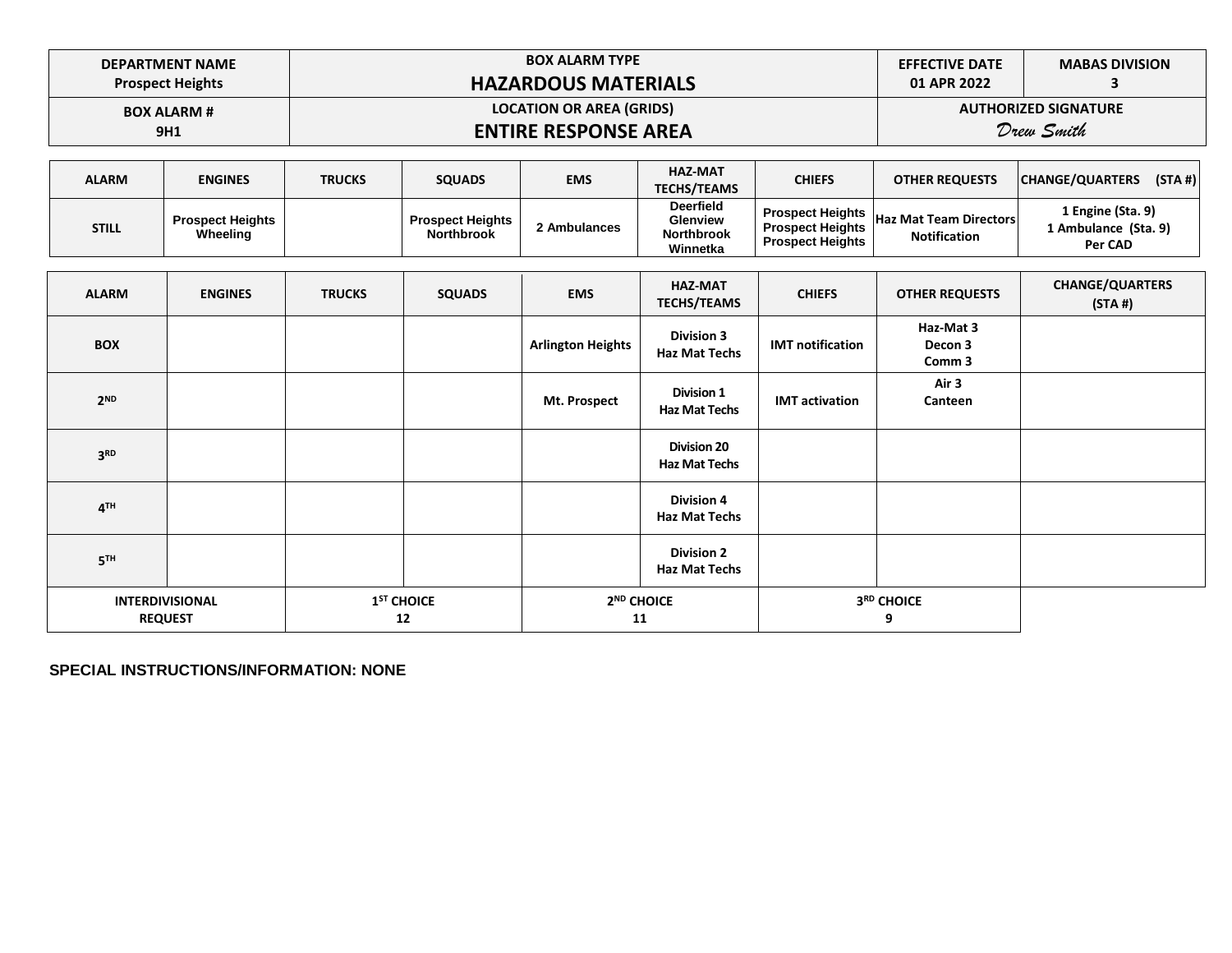| <b>DEPARTMENT NAME</b>  | <b>BOX ALARM TYPE</b>           | <b>EFFECTIVE DATE</b>       | <b>MABAS DIVISION</b> |
|-------------------------|---------------------------------|-----------------------------|-----------------------|
| <b>Prospect Heights</b> | <b>FIRE INVESTIGATION</b>       | 01 APR 2022                 |                       |
| <b>BOX ALARM #</b>      | <b>LOCATION OR AREA (GRIDS)</b> | <b>AUTHORIZED SIGNATURE</b> |                       |
| 911                     | <b>ENTIRE RESPONSE AREA</b>     | Drew Smith                  |                       |

| <b>ALARM</b>                                          | <b>ENGINES</b> | <b>TRUCKS</b> | <b>SQUADS</b> | <b>EMS</b> | <b>OTHER REQUESTS</b> | <b>SINGLE FAMILY</b>    | <b>MULTI FAMILY</b>     | <b>TARGET HAZARD</b>    |
|-------------------------------------------------------|----------------|---------------|---------------|------------|-----------------------|-------------------------|-------------------------|-------------------------|
| <b>STILL</b><br><b>(CONFIRMED</b><br><b>INCIDENT)</b> |                |               |               |            |                       | <b>Prospect Heights</b> | <b>Prospect Heights</b> | <b>Prospect Heights</b> |

| <b>ALARM</b> | <b>ENGINES</b> | <b>TRUCKS</b> | <b>SQUADS</b> | <b>EMS</b> | <b>OTHER REQUESTS</b>                      | <b>SINGLE FAMILY</b>                                                                  | <b>MULTI FAMILY</b>                                                                      | <b>TARGET HAZARD</b>                                                                      |
|--------------|----------------|---------------|---------------|------------|--------------------------------------------|---------------------------------------------------------------------------------------|------------------------------------------------------------------------------------------|-------------------------------------------------------------------------------------------|
| <b>BOX</b>   |                |               |               |            | $FI-3$<br><b>OSFM ARSON INV. /</b><br>K-9  | <b>DIVISION 3</b><br>EIGHT (8)<br><b>INVESTIGATORS</b><br>&<br><b>ONE TEAM LEADER</b> | <b>DIVISION 3</b><br>TWELVE (12)<br><b>INVESTIGATORS</b><br>&<br><b>TWO TEAM LEADERS</b> | <b>DIVISION 3</b><br>SIXTEEN (16)<br><b>INVESTIGATORS</b><br>&<br><b>TWO TEAM LEADERS</b> |
| 2nd          |                |               |               |            | COMM <sub>3</sub><br><b>GLENVIEW DRONE</b> | <b>ADDITIONAL</b><br><b>DIVISION 3</b><br><b>INVESTIGATORS</b>                        | <b>ADDITIONAL</b><br><b>DIVISION 3</b><br><b>INVESTIGATORS</b>                           | <b>ADDITIONAL</b><br><b>DIVISION 3</b><br><b>INVESTIGATORS</b>                            |
| 3rd          |                |               |               |            |                                            | <b>DIVISION 20</b><br><b>INVESTIGATORS</b>                                            | <b>DIVISION 20</b><br><b>INVESTIGATORS</b>                                               | <b>DIVISION 20</b><br><b>INVESTIGATORS</b>                                                |
| 4th          |                |               |               |            |                                            | <b>DIVISION 1</b><br><b>INVESTIGATORS</b>                                             | <b>DIVISION 1</b><br><b>INVESTIGATORS</b>                                                | <b>DIVISION 1</b><br><b>INVESTIGATORS</b>                                                 |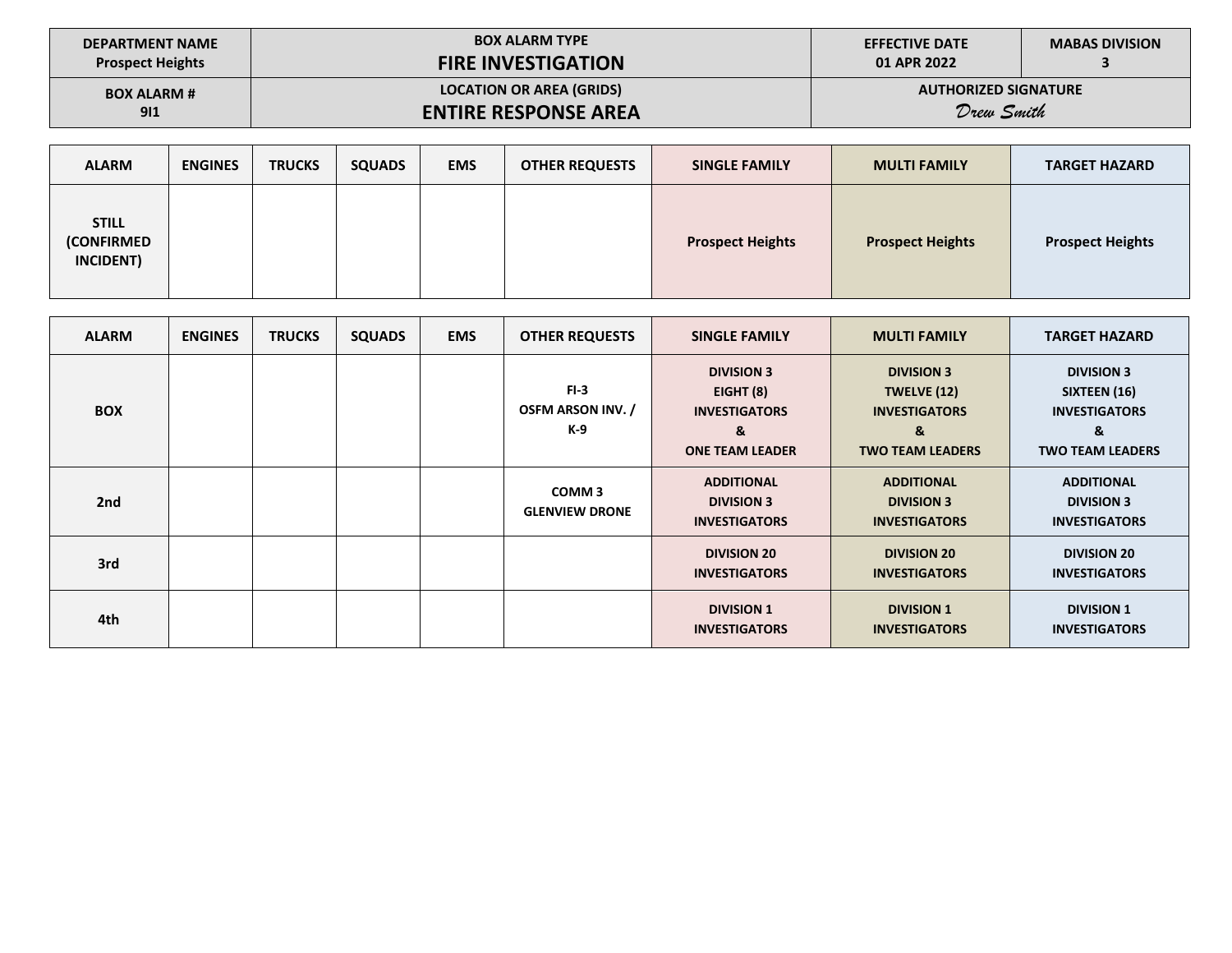| <b>DEPARTMENT NAME</b>  |  |
|-------------------------|--|
| <b>Prospect Heights</b> |  |

# **BOX ALARM TYPE TECHNICAL RESCUE**

**EFFECTIVE DATE 01 APR 2020**

**MABAS DIVISION 3**

**BOX ALARM # 9R1**

## **LOCATION OR AREA (GRIDS) ENTIRE RESPONSE AREA**

**AUTHORIZED SIGNATURE**

*Drew Smith* 

| <b>ALARM</b>                                    | <b>ENGINES</b>             | <b>TRUCKS</b> | <b>SQUADS</b>                                   | <b>EMS</b>      | <b>CHIEFS</b>                                                                          | <b>TRT TEAMS</b>                                                         | <b>HIGH ANGLE /</b><br><b>COLLAPSE</b> | <b>TRENCH</b> | <b>CONFINED SPACE</b> | <b>CHANGE OF</b><br><b>QUARTERS</b> |
|-------------------------------------------------|----------------------------|---------------|-------------------------------------------------|-----------------|----------------------------------------------------------------------------------------|--------------------------------------------------------------------------|----------------------------------------|---------------|-----------------------|-------------------------------------|
| <b>STILL</b><br><b>(CONFIRMED)</b><br>INCIDENT) | Prospect<br><b>Heights</b> | Truck         | Prospect<br><b>Heights</b><br><b>Northbrook</b> | -<br>ambulances | Prospect<br><b>Heights</b><br>Prospect<br><b>Heights</b><br>Prospect<br><b>Heights</b> | <b>Prospect Hts.</b><br><b>Northbrook</b><br><b>Glenview</b><br>Wheeling |                                        |               |                       |                                     |

| <b>ALARM</b> | <b>ENGINES</b> | <b>TRUCKS</b> | <b>SQUADS</b>                        | <b>EMS</b>                                     | <b>CHIEFS</b>                   | <b>TRT TEAMS</b>   | <b>HIGH ANGLE /</b><br><b>COLLAPSE</b>                                                                                                                      | <b>TRENCH</b>                                                                                                                                                                                                      | <b>CONFINED</b><br><b>SPACE</b>                                                                                                                                                                   |  |
|--------------|----------------|---------------|--------------------------------------|------------------------------------------------|---------------------------------|--------------------|-------------------------------------------------------------------------------------------------------------------------------------------------------------|--------------------------------------------------------------------------------------------------------------------------------------------------------------------------------------------------------------------|---------------------------------------------------------------------------------------------------------------------------------------------------------------------------------------------------|--|
| <b>BOX</b>   |                |               | <b>Morton</b><br>Grove<br>Park Ridge | Arlington<br><b>Heights</b><br>Mt.<br>Prospect | <b>IMT</b><br>Notification      | <b>DIVISION 3</b>  | <b>RESCUE 3</b><br><b>SKOKIE U17</b><br><b>MORTON GROVE S4</b><br><b>EVANSTON S21</b><br><b>PARK RIDGE S35</b><br>COMM <sub>3</sub><br><b>LIGHT TOWER 3</b> | <b>RESCUE 3</b><br><b>SKOKIE U17</b><br><b>MORTON GROVE S4</b><br><b>EVANSTON S21</b><br><b>PARK RIDGE S35</b><br><b>AIR-KNIFE &amp; VACON</b><br><b>FROM NFLD PW</b><br>COMM <sub>3</sub><br><b>LIGHT TOWER 3</b> | <b>RESCUE 3</b><br><b>SKOKIE U17</b><br><b>MORTON GROVE S4</b><br><b>EVANSTON S21</b><br><b>PARK RIDGE S35</b><br>AIR <sub>3</sub><br><b>DECON 3</b><br>COMM <sub>3</sub><br><b>LIGHT TOWER 3</b> |  |
| 2nd          |                |               | Evanston<br>Skokie                   |                                                | <b>IMT</b><br><b>Activation</b> | <b>DIVISION 1</b>  | <b>DIVISION 1 HIGH</b><br><b>ANGLE / COLLAPSE</b><br><b>EQUIPMENT</b>                                                                                       | <b>DIVISION 1 TRENCH</b><br><b>EQUIPMENT</b>                                                                                                                                                                       | <b>DIVISION 1 CONFINED</b><br><b>SPACE EQUIPMENT</b>                                                                                                                                              |  |
| 3rd          |                |               |                                      |                                                |                                 | DIVISION 4 & 5     | <b>DIVISION 4&amp;5 HIGH</b><br><b>ANGLE / COLLAPSE</b><br><b>EQUIPMENT</b>                                                                                 | <b>DIVISION 4&amp;5</b><br><b>TRENCH EQUIPMENT</b>                                                                                                                                                                 | <b>DIVISION 4&amp;5</b><br><b>CONFINED SPACE</b><br><b>EQUIPMENT</b>                                                                                                                              |  |
| 4th          |                |               |                                      |                                                |                                 | <b>DIVISION 12</b> | <b>DIVISION 12 HIGH</b><br><b>ANGLE / COLLAPSE</b><br><b>EQUIPMENT</b>                                                                                      | <b>DIVISION 12 TRENCH</b><br><b>EQUIPMENT</b>                                                                                                                                                                      | <b>DIVISION 12</b><br><b>CONFINED SPACE</b><br><b>EQUIPMENT</b>                                                                                                                                   |  |
| 5th          |                |               |                                      |                                                |                                 |                    | <b>CHICAGO HIGH ANGLE</b><br>/ COLLAPSE<br><b>EQUIPMENT</b>                                                                                                 | <b>CHICAGO TRENCH</b><br><b>EQUIPMENT</b>                                                                                                                                                                          | <b>CHICAGO CONFINED</b><br><b>SPACE EQUIPMENT</b>                                                                                                                                                 |  |

**SPECIAL INSTRUCTIONS/INFORMATION:** 

**CHANGE OF QUARTERS ADDRESS:**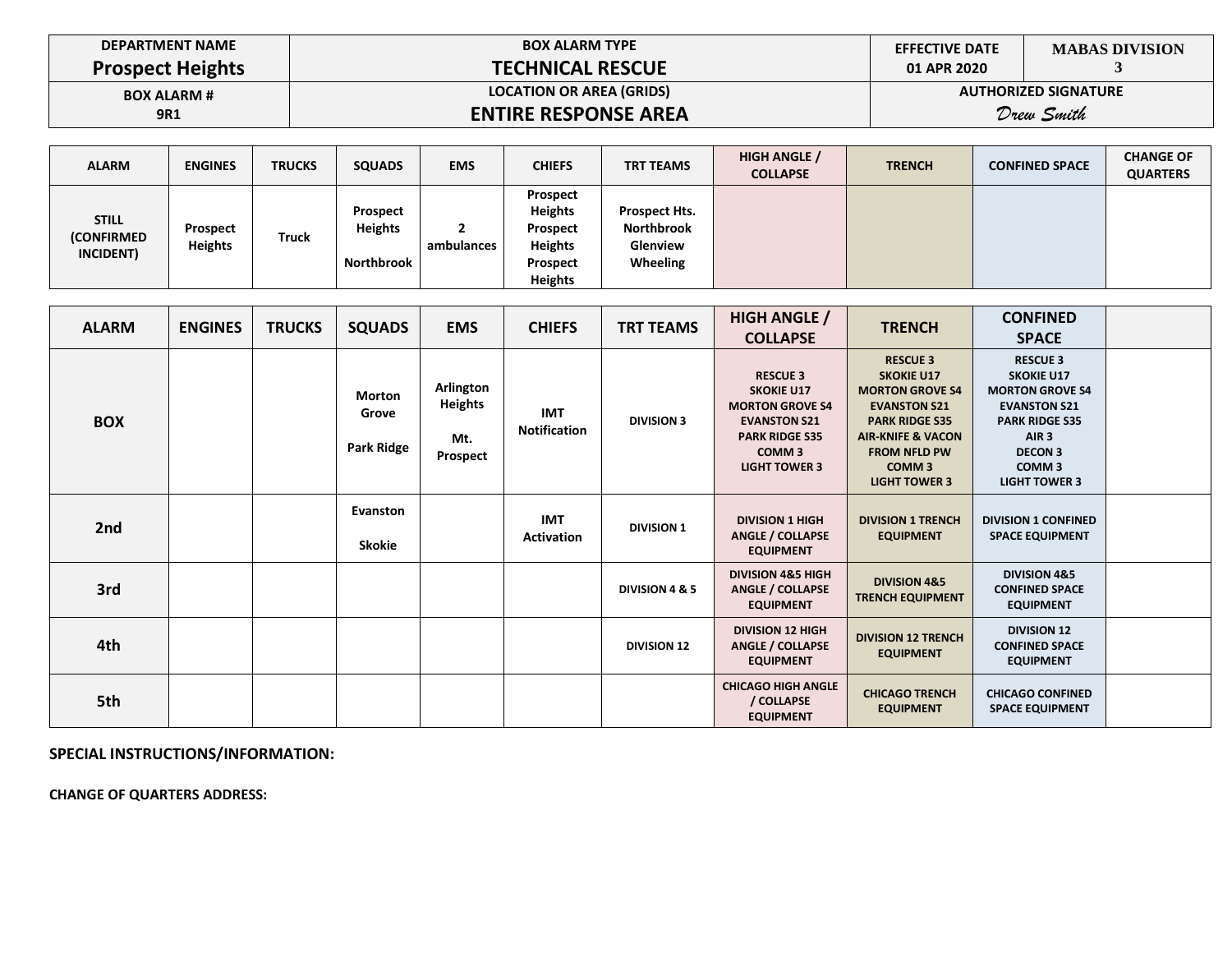| <b>DEPARTMENT NAME</b>  | <b>BOX ALARM TYPE</b>           | <b>EFFECTIVE DATE</b>       | <b>MABAS DIVISION</b> |
|-------------------------|---------------------------------|-----------------------------|-----------------------|
| <b>Prospect Heights</b> | <b>TENDERS (TANKERS)</b>        | 01 APR 2022                 |                       |
| <b>BOX ALARM #</b>      | <b>LOCATION OR AREA (GRIDS)</b> | <b>AUTHORIZED SIGNATURE</b> |                       |
| <b>9T1</b>              | <b>ENTIRE RESPONSE AREA</b>     | Drew Smith                  |                       |

| <b>ALARM</b> | <b>ENGINES</b> | <b>TRUCKS</b> | <b>SQUADS</b> | TENDERS                                                     | <b>EMS</b> | CHIEFS                                                               | <b>OTHER REQUESTS</b> | CHANGE/QUARTERS (STA #) |
|--------------|----------------|---------------|---------------|-------------------------------------------------------------|------------|----------------------------------------------------------------------|-----------------------|-------------------------|
| STILL        |                |               |               | <b>Prospect Hts.</b><br>Long Grove<br><b>Palatine Rural</b> |            | <b>Prospect Hts.</b><br><b>Prospect Hts.</b><br><b>Prospect Hts.</b> |                       |                         |
|              |                |               |               | <b>Elk Grove Twp</b>                                        |            | <b>Long Grove</b>                                                    |                       |                         |

| <b>ALARM</b>                   | <b>ENGINES</b> | <b>TRUCKS</b>                                                                                                                   | <b>SQUADS</b> | <b>TENDERS</b>                                                                                                 | <b>EMS</b>                                                                                                                                 | <b>CHIEFS</b>                        | <b>OTHER REQUESTS</b>                                                                                                          | <b>CHANGE/QUARTERS (STA #)</b> |
|--------------------------------|----------------|---------------------------------------------------------------------------------------------------------------------------------|---------------|----------------------------------------------------------------------------------------------------------------|--------------------------------------------------------------------------------------------------------------------------------------------|--------------------------------------|--------------------------------------------------------------------------------------------------------------------------------|--------------------------------|
| <b>BOX</b>                     |                |                                                                                                                                 |               | Countryside<br><b>Barrington FPD</b><br>Wauconda<br>Grayslake                                                  |                                                                                                                                            | Countryside<br><b>Barrington FPD</b> |                                                                                                                                |                                |
| 2ND                            |                |                                                                                                                                 |               | <b>Fox River Grove</b><br>Cary<br><b>Nunda</b><br><b>Round Lake</b>                                            |                                                                                                                                            | Wauconda                             |                                                                                                                                |                                |
| 3 <sup>RD</sup>                |                |                                                                                                                                 |               | <b>MABAS Division 5</b><br><b>Tender Strike Team:</b><br>Five 2000+/= gallon tenders PLUS<br>One chief officer |                                                                                                                                            |                                      |                                                                                                                                |                                |
| 4 <sup>TH</sup>                |                |                                                                                                                                 |               | <b>MABAS Division 2</b><br><b>Tender Strike Team:</b><br>Five 2000+/= gallon tenders PLUS<br>One chief officer |                                                                                                                                            |                                      |                                                                                                                                |                                |
| 5 <sup>TH</sup>                |                |                                                                                                                                 |               |                                                                                                                | <b>MABAS Division 101</b><br><b>Tender Strike Team:</b><br>Five 2000+/= gallon tenders PLUS<br>One chief officer                           |                                      |                                                                                                                                |                                |
| <b>INTERDIVISIONAL REQUEST</b> |                | $1ST$ CHOICE<br><b>MABAS Division 13</b><br><b>Tender Strike Team:</b><br>Five 2000+/= gallon tenders PLUS<br>One chief officer |               |                                                                                                                | 2 <sup>ND</sup> CHOICE<br><b>MABAS Division 102</b><br><b>Tender Strike Team:</b><br>Five 2000+/= gallon tenders PLUS<br>One chief officer |                                      | 3RD CHOICE<br><b>MABAS Division 103</b><br><b>Tender Strike Team:</b><br>Five 2000+/= gallon tenders PLUS<br>One chief officer |                                |

**SPECIAL INSTRUCTIONS/INFORMATION: NONE**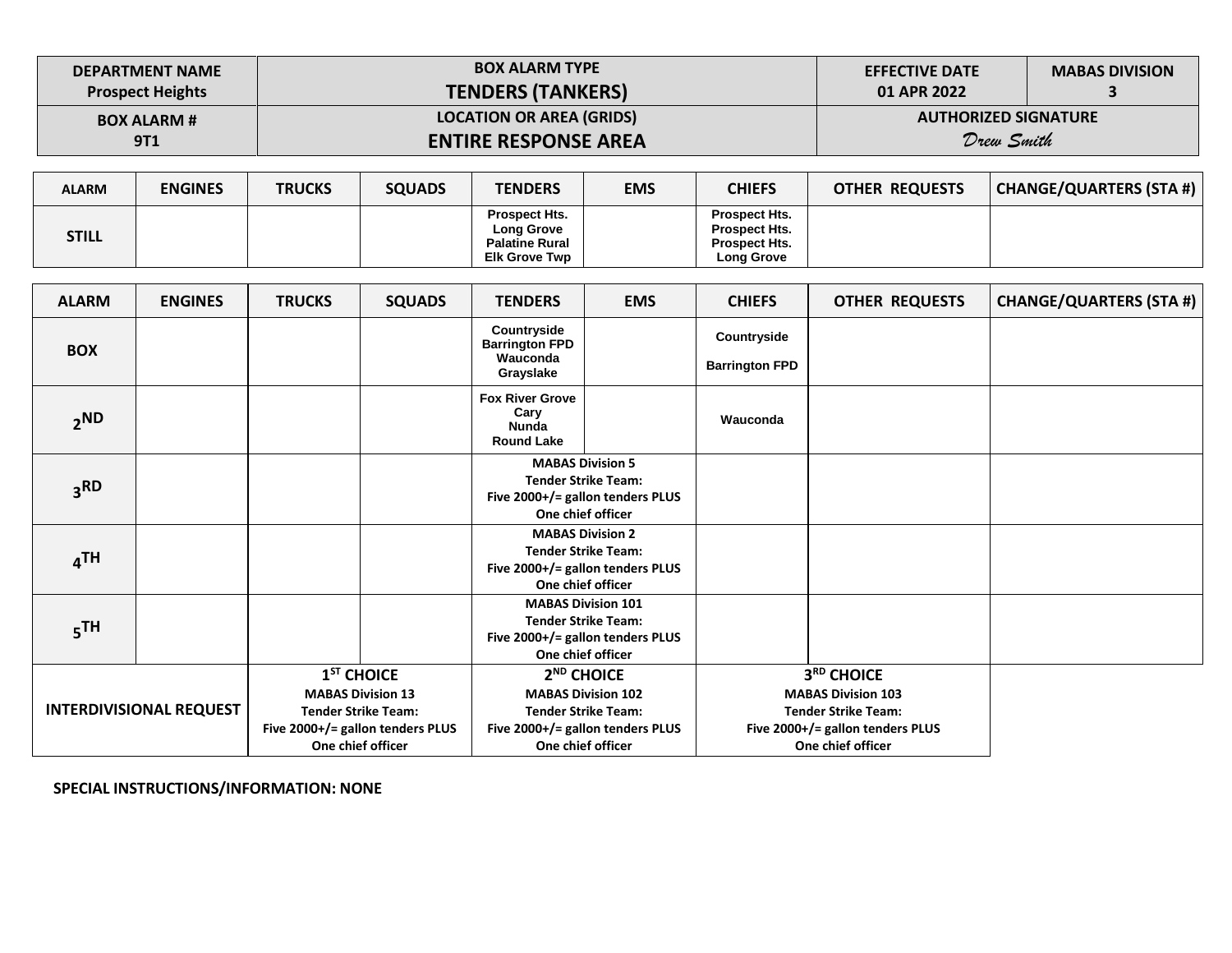| <b>DEPARTMENT NAME</b>  | <b>BOX ALARM TYPE</b>           | <b>EFFECTIVE DATE</b>       | <b>MABAS DIVISION</b> |
|-------------------------|---------------------------------|-----------------------------|-----------------------|
| <b>Prospect Heights</b> | <b>DIVE RESCUE</b>              | 01 APR 2020                 |                       |
| <b>BOX ALARM #</b>      | <b>LOCATION OR AREA (GRIDS)</b> | <b>AUTHORIZED SIGNATURE</b> |                       |
| 9W1                     | <b>ENTIRE RESPONSE AREA</b>     | Drew Smith                  |                       |

| <b>ALARM</b>                                   | <b>ENGINES</b>                    | <b>TRUCKS</b> | <b>SQUADS</b>                                                          | <b>EMS</b>                                                        | <b>CHIEFS</b>                                         | <b>DIVE TEAMS</b>                                                            | <b>OPEN WATER DIVE</b>                                                                                                                                                                                        | <b>ICE DIVE</b>                                                                                                                                                                                               | <b>SWIFTWATER</b>                                                                                                                                                                                | <b>CHANGE OF</b><br><b>QUARTERS</b>                     |
|------------------------------------------------|-----------------------------------|---------------|------------------------------------------------------------------------|-------------------------------------------------------------------|-------------------------------------------------------|------------------------------------------------------------------------------|---------------------------------------------------------------------------------------------------------------------------------------------------------------------------------------------------------------|---------------------------------------------------------------------------------------------------------------------------------------------------------------------------------------------------------------|--------------------------------------------------------------------------------------------------------------------------------------------------------------------------------------------------|---------------------------------------------------------|
| <b>STILL</b><br><b>(CONFIRMED</b><br>INCIDENT) | <b>PROSPECT</b><br><b>HEIGHTS</b> |               | <b>PROSPECT</b><br><b>HEIGHTS</b><br>DS8<br><b>DS10</b><br><b>DS24</b> | $\overline{2}$<br>ambulances                                      | <b>B9</b><br><b>B24</b><br>$900 - 901$<br>2400 - 2401 | <b>PROSPECT HTS</b><br><b>WHEELING</b><br><b>NORTHBRK</b><br><b>GLENVIEW</b> | <b>TEAM LEADER</b><br><b>NOTIFICATION</b>                                                                                                                                                                     | <b>TEAM LEADER</b><br><b>NOTIFICATION</b>                                                                                                                                                                     | <b>TEAM LEADER</b><br><b>NOTIFICATION</b>                                                                                                                                                        | <b>1 ENGINE</b><br><b>1 AMBULANCE</b><br><b>PER CAD</b> |
| <b>ALARM</b>                                   | <b>ENGINES</b>                    | <b>TRUCKS</b> | <b>SQUADS</b>                                                          | <b>EMS</b>                                                        | <b>CHIEFS</b>                                         | <b>DIVE TEAMS</b>                                                            | <b>OPEN WATER</b>                                                                                                                                                                                             | <b>ICE DIVE</b>                                                                                                                                                                                               | <b>SWIFT WATER</b>                                                                                                                                                                               | <b>CHANGE OF</b><br><b>QUARTERS</b>                     |
| <b>BOX</b>                                     |                                   |               | <b>MORTON</b><br><b>GROVE</b>                                          | <b>ARLINGTON</b><br><b>HEIGHTS</b><br><b>LONG</b><br><b>GROVE</b> | <b>IMT</b><br><b>Notification</b>                     | <b>DIVISION 3 ON</b><br><b>DUTY DIVERS</b>                                   | DIVE <sub>3</sub><br><b>DIV. 3 BOAT</b><br><b>PACKAGE</b><br><b>DIV. 3 SONAR TECHS</b><br><b>DS61 ROV 1</b><br>W/TECHS<br>COMM <sub>3</sub><br>AIR <sub>3</sub><br><b>DECON 3</b><br><b>DIV 3 LIGHT TOWER</b> | DIVE <sub>3</sub><br><b>DIV. 3 BOAT</b><br><b>PACKAGE</b><br><b>DIV. 3 SONAR TECHS</b><br><b>DS61 ROV 1</b><br>W/TECHS<br>COMM <sub>3</sub><br>AIR <sub>3</sub><br><b>DECON 3</b><br><b>DIV 3 LIGHT TOWER</b> | <b>DIV.3</b><br><b>SW TECHS</b><br>DIVE <sub>3</sub><br><b>DIV. 3 BOAT</b><br><b>PACKAGE</b><br><b>DIV. 3 SONAR TECHS</b><br><b>DS61 ROV 1</b><br>W/TECHS<br>COMM <sub>3</sub><br><b>DECON 3</b> |                                                         |
| 2nd                                            |                                   |               |                                                                        |                                                                   | <b>IMT</b><br><b>Activation</b>                       | <b>DIVISION 1</b>                                                            | <b>DIV. 1 SONAR TECHS</b>                                                                                                                                                                                     | <b>DIV. 1 SONAR TECHS</b><br><b>DIV 1 LIGHT TOWER</b>                                                                                                                                                         | <b>DIVISON 1 SW</b><br><b>TECHS</b><br><b>D1 BOAT PACKAGE</b><br><b>PALATINE BOAT</b><br><b>ELK GRV VIL BOAT</b>                                                                                 |                                                         |
| 3rd                                            |                                   |               |                                                                        |                                                                   |                                                       | <b>DIVISION 4</b>                                                            | <b>DIV. 4 SONAR TEAM</b>                                                                                                                                                                                      | <b>DIV. 4 SONAR TEAM</b>                                                                                                                                                                                      | DIV 4/5 BOAT<br><b>PACKAGE</b><br>DIV 4/5 SW TECHS                                                                                                                                               |                                                         |
| 4th                                            |                                   |               |                                                                        |                                                                   |                                                       | <b>DIVISION 12</b>                                                           |                                                                                                                                                                                                               |                                                                                                                                                                                                               | <b>DIV. 12</b><br><b>SW TECHS</b><br><b>DIV12 BOATS/EQU</b>                                                                                                                                      |                                                         |
| 5th                                            |                                   |               |                                                                        |                                                                   |                                                       |                                                                              |                                                                                                                                                                                                               |                                                                                                                                                                                                               |                                                                                                                                                                                                  |                                                         |

**SPECIAL INSTRUCTIONS/INFORMATION: NONE**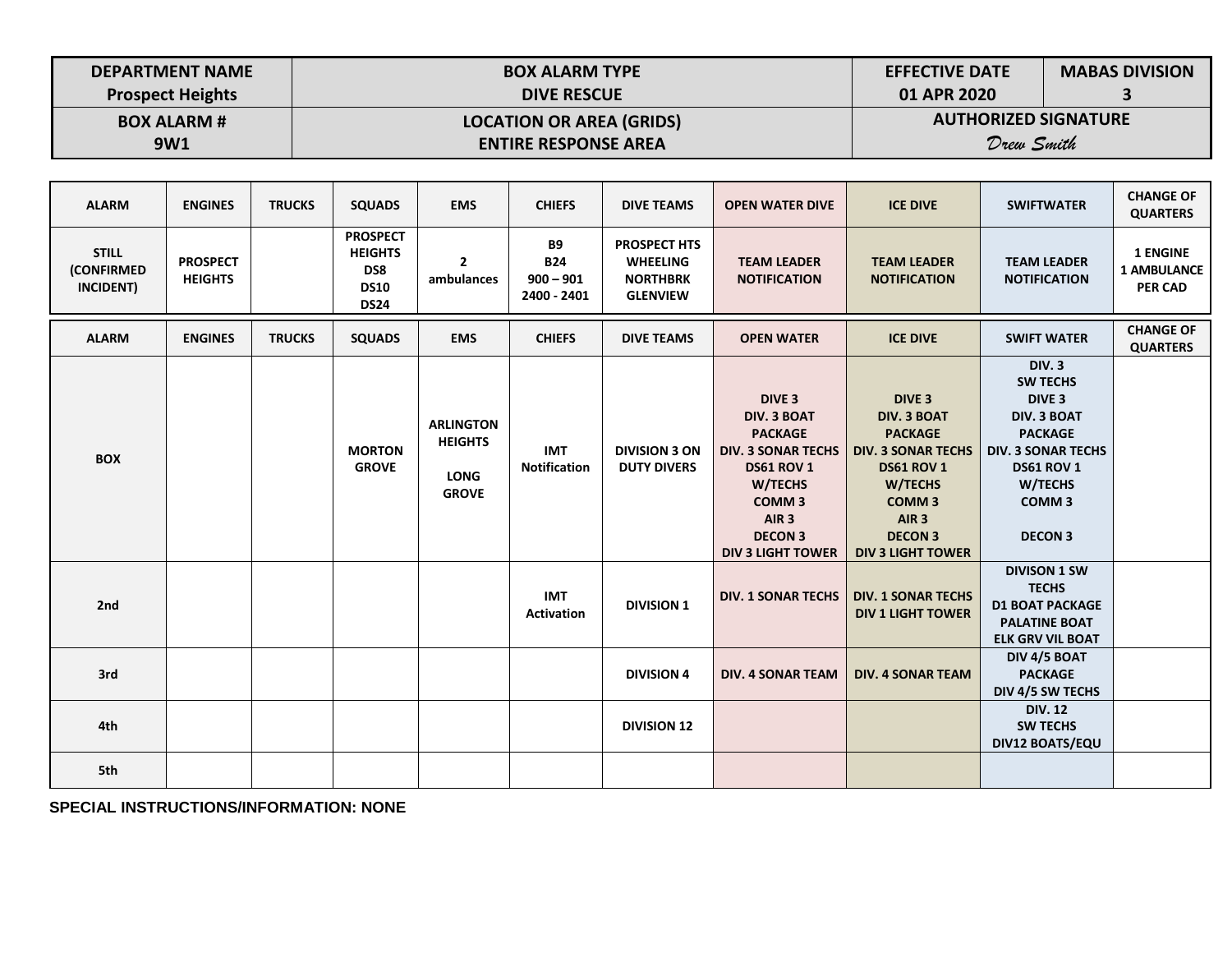| <b>DEPARTMENT NAME:</b><br><b>PROSPECT HTS</b>             | <b>BOX ALARM TYPE:</b><br>Des Plaines River- Water Rescue (Dive or Swift Water) | <b>EFFECTIVE DATE:</b><br>01 APR 2022<br><b>Reviewed-No Change to</b><br>11-1-12 version | <b>MABAS</b><br><b>DIVISION:</b> |
|------------------------------------------------------------|---------------------------------------------------------------------------------|------------------------------------------------------------------------------------------|----------------------------------|
| <b>BOX ALARM #:</b><br><b>39W</b><br>(Wheeling Box 2439-D) | <b>LOCATION OR AREA:</b><br><b>ENTIRE COMMUNITY</b>                             | <b>AUTHORIZED SIGNATURE:</b><br>Wa                                                       |                                  |

### **LOCAL DISPATCH AREA:**

| <b>ALARM</b><br><b>LEVEL</b> | <b>DIVE</b><br><b>TECHS/TEAMS</b>                                | <b>BOATS</b>                                                 | <b>ENGINES</b>                                                     | <b>SQUADS</b>                               | <b>AMBULANCES</b>                                             | <b>CHIEFS</b>                           | <b>SPECIAL</b><br><b>EQUIPMENT</b>                   | <b>CHANGE OF</b><br><b>QUARTERS (STA #)</b> |
|------------------------------|------------------------------------------------------------------|--------------------------------------------------------------|--------------------------------------------------------------------|---------------------------------------------|---------------------------------------------------------------|-----------------------------------------|------------------------------------------------------|---------------------------------------------|
| <b>STILL</b>                 | WHEELING<br><b>PROSPECT</b><br><b>HEIGHTS</b><br>GLENVIEW (D)(*) | WHEELING<br><b>PROSPECT</b><br><b>HEIGHTS</b><br>GLENVIEW(*) | <b>ENGINE 23</b><br><b>ENGINE 24</b><br>ENGINE 39<br>ENGINE $8(*)$ | DIVE SQUAD 24<br>SQUAD 9<br>DIVE SQUAD-8(*) | AMBULANCE 23<br>AMBULANCE 24<br>AMBULANCE 9<br>AMBULANCE 8(*) | 2400, 2401<br>900, 901<br>B/C 24, B/C 9 | WHEELING and<br>PROSPECT HEIGHTS<br><b>CALLBACKS</b> |                                             |

#### **MABAS BOX ALARM:**

| <b>ALARM</b><br><b>LEVEL</b> | <b>DIVE/SWIFT WATER</b><br><b>TECHS/TEAMS AND BOATS</b>                                                                                                                                   | <b>ENGINES</b> | <b>SQUADS</b>                            | <b>AMBULANCES</b>                             | <b>CHIEFS</b>                                                | <b>SPECIAL</b><br><b>EQUIPMENT</b>                                                                                  | <b>CHANGE OF</b><br><b>QUARTERS (STA #)</b>                                                                                           |
|------------------------------|-------------------------------------------------------------------------------------------------------------------------------------------------------------------------------------------|----------------|------------------------------------------|-----------------------------------------------|--------------------------------------------------------------|---------------------------------------------------------------------------------------------------------------------|---------------------------------------------------------------------------------------------------------------------------------------|
| <b>BOX</b>                   | <b>ARLINGTON HEIGHTS</b><br><b>LINCOLNSHIRE</b><br><b>BUFFALO GROVE</b><br><b>PALATINE</b><br><b>DES PLAINES</b><br><b>NORTHBROOK</b><br><b>WINNETKA</b><br>NORTHFIELD<br><b>GLENVIEW</b> | <b>NILES</b>   | <b>MORTON GROVE</b><br><b>SCHAUMBURG</b> | LONG GROVE<br><b>ELK GROVE</b><br><b>TWSP</b> | DIV. 1 DIVE<br><b>MASTER</b><br>DIV. 3 DIVE<br><b>MASTER</b> | DECON 1 and 3<br><b>ELK GROVE VILLAGE-</b><br>SONAR<br>DIV. 1 and 3 SONAR<br>AIR <sub>3</sub><br>Div. 1 and 3 ATV's | <b>STATION 24</b><br>DEERFIELD- ENG.<br>LAKE ZURICH- AMB.<br><b>STATION 9</b><br>ROLLING MEADOWS- ENG.<br><b>HOFFMAN ESTATES-AMB.</b> |
| 2 <sub>ND</sub>              | ALL DIV. 1 and 3 DIVERS/TECHS<br>(REMAINING DEPT'S)                                                                                                                                       |                | <b>LIBERTYVILLE</b>                      | <b>BARRINGTON</b><br><b>HIGHLAND PK</b>       |                                                              | <b>CANTEEN</b><br>MAINE TWP ESDA (**)                                                                               |                                                                                                                                       |
| 3 <sup>RD</sup>              | Division 4 Water Rescue Strike Team                                                                                                                                                       |                |                                          | <b>PALATINE</b><br><b>RURAL</b>               |                                                              |                                                                                                                     | DEERFIELD-CHIEF                                                                                                                       |
| 4 <sup>TH</sup>              | Interdivisional as Requested                                                                                                                                                              |                |                                          |                                               | <b>STAGING AREA</b>                                          |                                                                                                                     |                                                                                                                                       |
| 5 <sup>TH</sup>              | Interdivisional as Requested                                                                                                                                                              |                |                                          |                                               | <b>FOREST PRESERVE PARKING LOT</b><br>AT HINTZ AND MILWAUKEE |                                                                                                                     |                                                                                                                                       |

**INFORMATION:** Change of quarters at Fire Station 9 (Prospect Heights) – 10 E. Camp McDonald Road, 1/8 mile East of Elmhurst Road (RT. 83) Change of quarters at Fire Station 24 (Wheeling) – 499 S. Milwaukee Avenue (RT. 21), ½ mile South of Dundee Road (RT. 68) (\*): Responding to Allison Woods

 $(**)$ : On request of Incident Commander only<br>(D): On-duty divers only (O): Off-duty

(O): Off-duty divers only<br>(A): Air Cascade

(DM): Divemaster only

(Maine TWP ESDA Notification: (847) 547-3966 or (847) 297-5911)